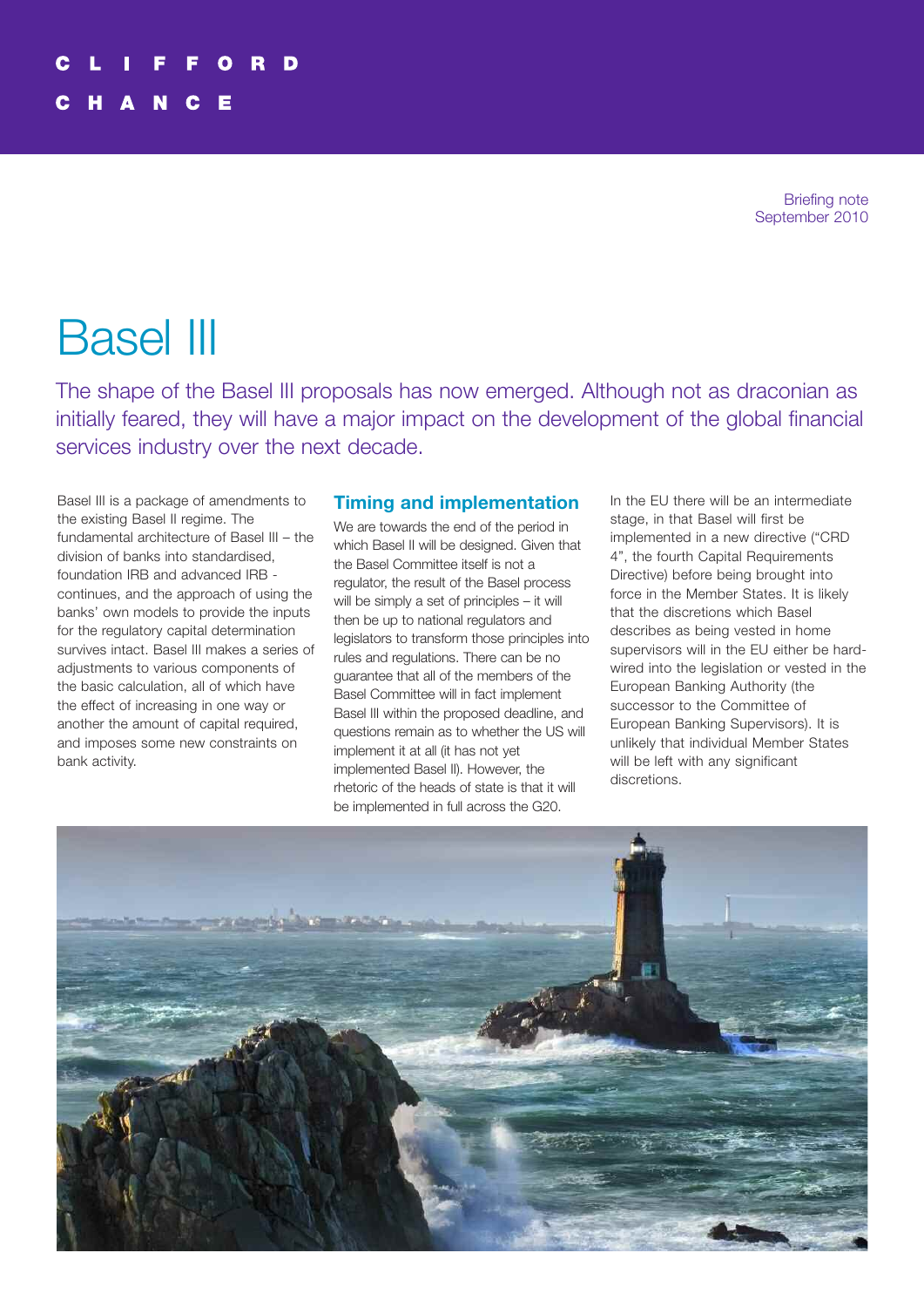

#### **The changes which Basel III makes to the capital regime can be grouped under six broad headings:**

1. Changes to capital definition and levels

- 4. Leverage ratio
- 2. Increased capital charge for derivatives and securities financing transactions
- 5. Liquidity Coverage Ratio (LCR)
- 6. Net Stable Funding Ratio (NSFR)
- 3. Increased risk charge for financial institution exposures

**The implementation of these is summarised in the table below:**

| Basel III Capital Requirements |
|--------------------------------|
|                                |

|                           | 2013     | 2015             | 2018     | 2023     |
|---------------------------|----------|------------------|----------|----------|
| <b>Equity</b>             | 3.5%     | 4.5%             | 7%       | 7%       |
| <b>Other Tier 1</b>       | 1.0%     | 1.5%             | 1.5%     | 1.5%     |
| Tier 2                    | 3.5%     | 2.0%             | 2.0%     | 2.0%     |
| <b>Total Requirement</b>  | 8%       | 8%               | 10.5%    | 10.5%    |
| <b>Capital Deductions</b> | 0%       | 40%              | 100%     | 100%     |
| Legacy sub debt           | 90%      | 70%              | 40%      | 0%       |
| <b>Leverage Ratio</b>     | Observed | <b>Disclosed</b> | In force | In force |
| <b>LCR</b>                |          | In force         | In force | In force |
| <b>NSFR</b>               |          |                  | In force | In force |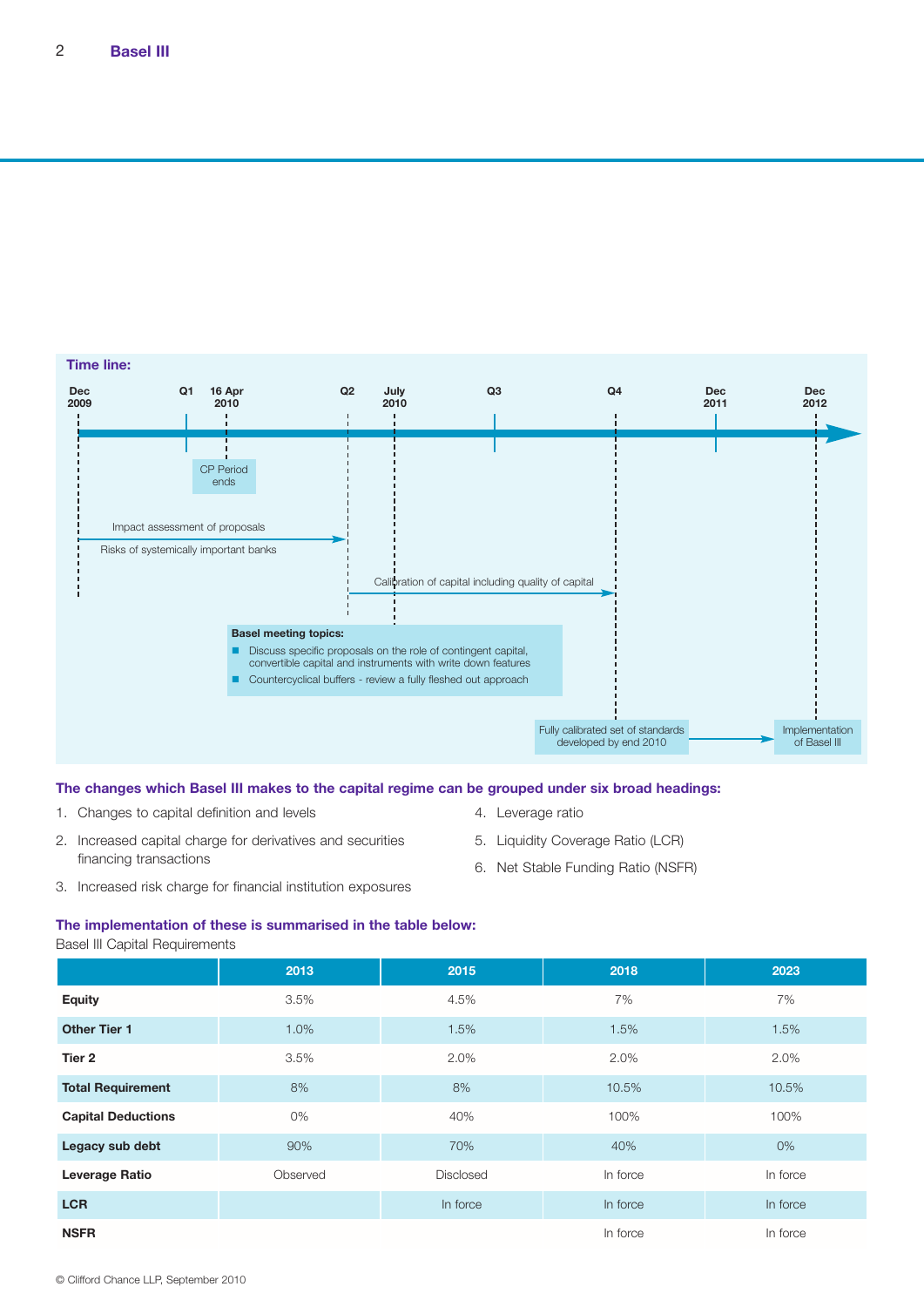# **1. Capital composition**

The new Basel minima for bank capital are set out in the boxes below, which set out the minima for the beginning and the end of the phase-in period.

| 2013         |      |  |  |  |
|--------------|------|--|--|--|
| Equity       | 3.5% |  |  |  |
| Tier 1 debt  | 1.0% |  |  |  |
| Tier 2       | 3.5% |  |  |  |
| <b>Total</b> | 8.0% |  |  |  |

| 2018         |       |  |  |  |
|--------------|-------|--|--|--|
| Equity       | 7%    |  |  |  |
| Tier 1 debt  | 1.5%  |  |  |  |
| Tier 2       | 2.0%  |  |  |  |
| <b>Total</b> | 10.5% |  |  |  |

The reason for the leap in the equity requirement is the result of two developments. One is the raising of the basic equity requirement from 3.5% to 4.5%, and the second is the introduction of the 2.5% "capital conservation" requirement, which must be met out of equity. In theory, a bank may allow its equity to dip below the capital conservation requirement. However, if it does so it will be subject to restrictions on paying dividends and bonuses, and these will continue for as long as its total equity remains below that level. As a result, banks will regard this requirement as mandatory.

In assessing the significance of these requirements, the following table may be illuminating.

| As at June 2007               | <b>Tier 1 ratio</b> | <b>Total Capital Ratio</b> |
|-------------------------------|---------------------|----------------------------|
| Northern Rock                 | 11.3%               | 18.2%                      |
| Alliance & Leicester          | 10.4%               | 12.8%                      |
| <b>HSBC</b>                   | 9.3%                | 13.2%                      |
| <b>Bradford &amp; Bingley</b> | 8.5%                | 14.7%                      |
| Lloyds                        | 8.1%                | 10.4%                      |
| <b>HBOS</b>                   | 8.0%                | 12.0%                      |
| <b>Barclays</b>               | 7.7%                | 11.8%                      |
| <b>RBS</b>                    | 7.4%                | 12.5%                      |
|                               |                     |                            |

An important component of the Basel proposals for some banks are the requirements that certain exposures be deducted from capital. These are :

- $\blacksquare$  Minority interests in non-bank subsidiaries (minority interests in bank subsidiaries may still be recognised provided that they constitute genuine third party common equity)
- **n** All unrealised losses (including own use and investment property)
- Goodwill and other intangible assets (excluding Mortgage Servicing Rights)
- Gains and losses due to change in the bank's own credit risk
- Defined benefit pension fund assets (liabilities must still be deducted)
- Any provision shortfall i.e. the amount by which the bank's accounting provisions fall short of its estimate of expected losses according to its own risk models
- Deferred tax Assets arising from net loss carry-forwards
- Investments in own shares
- Reciprocal cross-holdings in other financial institutions
- Cash flow hedge reserves

**n** Any adjustment resulting from deterioration of own credit<sup>1</sup>

There are three classes of deductions which are treated slightly differently. These are added together, and the deduction from capital is the amount by which all three exceed 15% of the reporting bank's common equity. They are :

- Significant investments (net 10% after hedging) in banking, insurance and financial entities
- **n** Mortgage servicing rights
- Deferred tax assets arising from timing differences

The significance of these is somewhat debateable – many of the proposed deductions have been imposed on banks for some time, and some of the proposed rules – for example, the deduction of holdings of other bank's capital – are considerably more generous than those imposed on UK banks today. The most significant innovation for EU banks is almost certainly the rule on deduction of minority interests – however, the inclusion of the exception for bank subsidiaries will help considerably here.

The proposal also tidies up the current rule that certain exposures should be

<sup>1</sup> This arises when a bank holds its own debt obligations. As the bank's credit deteriorates, the value of its obligation decreases and the value of its equity consequently rises.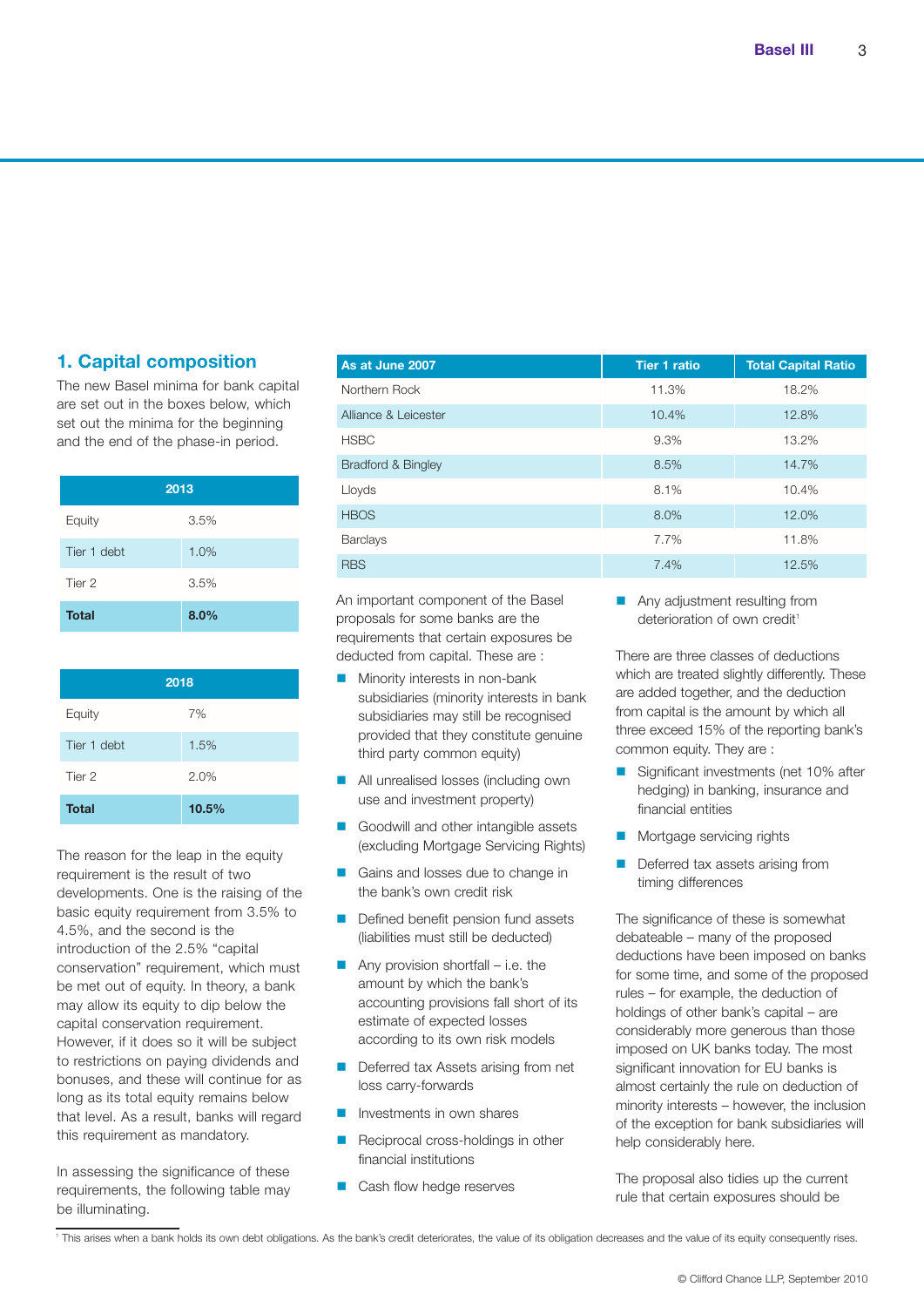deducted 50% from Tier 1 and 50% from Tier 2. With the reduced role that Tier 2 will play in bank capital this no longer made sense, and these holdings (securitisation and equity exposures, non-payment on DVP transactions and significant investments in commercial entities) will now be given a 1250% risk weighting.

### **2. Risk Weightings**

The majority of the changes to risk weightings proposed in the Basel III framework apply to derivative and securities financing exposures. This is partly because other significant risk weighting issues, such as the increase in securitisation risk charges and the acrossthe-board increase in trading book requirements have already been proposed (see [http://www.bis.org/publ/bcbs158.pdf?noframes=1,](http://www.bis.org/publ/bcbs158.pdf?noframes=1) <http://www.bis.org/publ/bcbs159.pdf?noframes=1> and [http://www.bis.org/press/p100618/annex.pdf.\)](http://www.bis.org/press/p100618/annex.pdf.)

The primary effects of the changes proposed in the Basel III package are:

(a) To require banks to model the risk of loss arising from deterioration of the credit of counterparties to these transactions. During the crisis it was found that, although banks had modelled the loss which they would suffer if a counterparty defaulted, they had not modelled (or recognised) the fact that if a counterparty's credit deteriorated whilst it remained solvent, this would result in a mark-to-market loss being incurred. The BIS claim that two-thirds of all the credit losses which impacted banks over the crisis were attributable to credit deterioration short of default. The approach which is taken is to require the bank to treat such exposures as if they were bonds issued by the relevant counterparty, and to apply the market risk charge which would apply to such a bond. The initial Basel proposal suggested that the risk charge actually applied

"The majority of the changes to risk weightings proposed in the Basel III framework apply to derivative and securities financing exposures."

should be five times the charge which would be applied to such a bond, but this proposal has now been dropped.

- (b) To require banks to identify circumstances where there is a specific legal connection between an exposure and the credit risk of an instrument used to hedge that exposure ("specific wrong-way risk"). This can happen, for example, where in a single-name CDS there is a connection between the swap counterparty and the issuer of the underlying. What is proposed is that, in this case, the credit exposure to the counterparty should be treated as the notional value of the CDS – thus, if a bank has a bond worth 100 covered by a CDS written by an unconnected person ("A"), the bank's credit exposure to A would be the Expected Effective Positive Exposure (EPE) under the contract. However, if A is a connected person the exposure will be the nominal value of the CDS. This change almost certainly has the effect of rendering such protection worthless, since the increase in credit risk is likely to exceed the decrease in market risk resulting from the CDS. It is not clear what is meant by a an "explicit legal relationship" in this context – clearly parents and subsidiaries would be caught, but would an issuer be taken to have an "explicit legal relationship" with its primary bankers?
- (c) To require banks to increase the levels of margin which they hold in respect of OTC derivatives and securities financing transactions. This is effected by doubling the assumed holding period for collateral if a particular derivative

portfolio transgresses certain restrictions. Doubling the holding period results in the margin requirement significantly in excess of that ordinarily required. This will occur if:

- (i) The number of OTC transactions within a "netting set" exceeds 5,000. This has the effect of making it cheaper for banks to deal with a larger number of counterparties.
- (ii) Netting set contains either "illiquid" collateral or OTC transactions "that cannot easily be replaced". This means that if bespoke or structured derivatives are included within the netting set the cost of business will rise significantly.
- (iii) The bank has experienced more than two margin call disputes on the particular netting set over the previous two quarters. In this case, the margin holding period required is doubled for the next two quarters. This will place significant pressure on counterparties not to dispute margin calls regardless of the circumstances.

These proposals are accompanied by systems and controls requirements which mandate that the collateral management unit within the bank must be independent, sufficiently resourced and report to senior management.

It is also proposed that in the standardised approach securitisation bonds, if given as collateral, should be subject to double the haircut applied to other bonds of the same credit rating.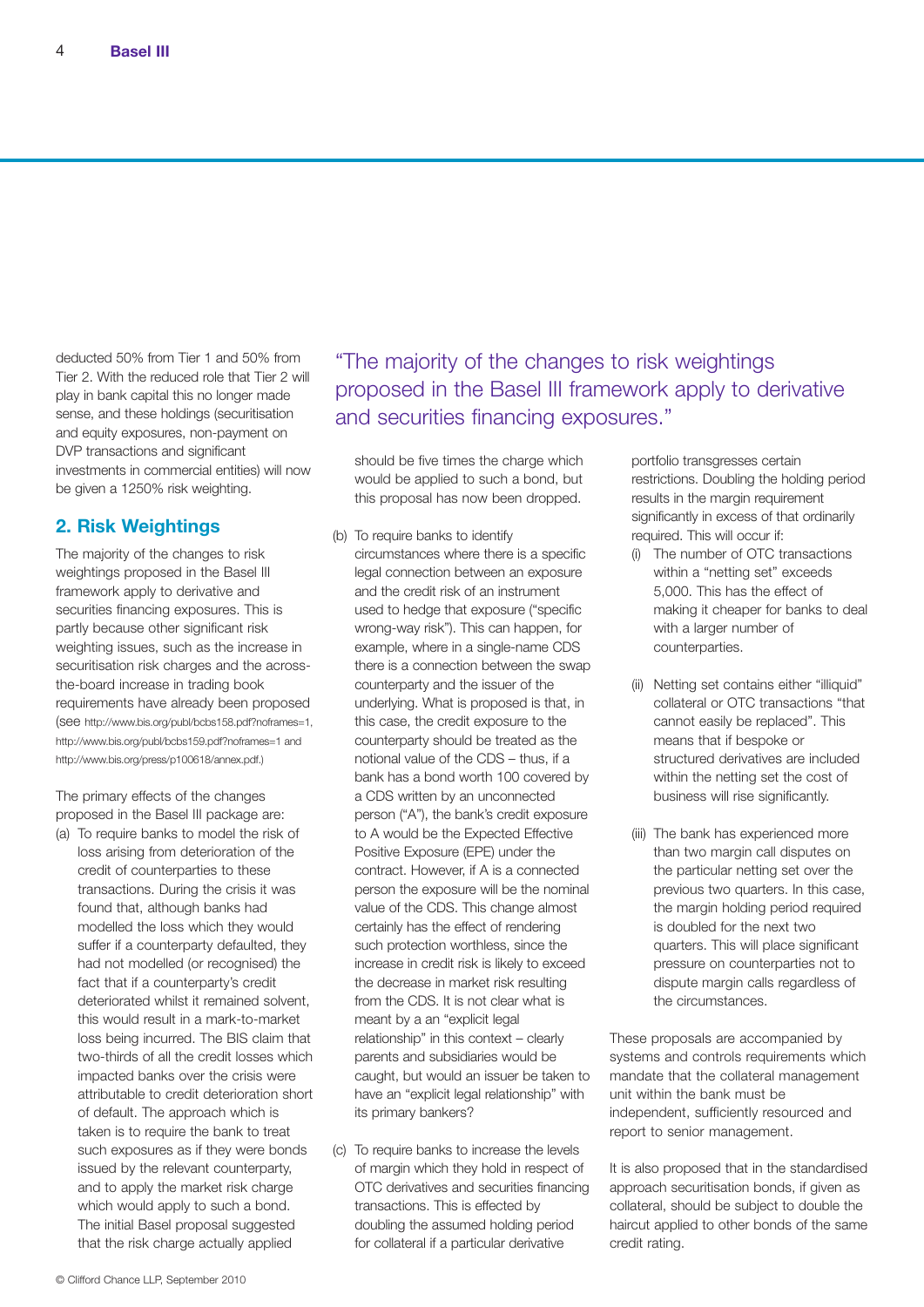- (d) To require banks to maintain a small risk charge (1-3%) in respect of position and collateral exposures to CCPs. This will be a change from the current architecture, under which exposures to CCPs are effectively treated as risk free. The Committee states that the purpose of imposing this charge is to remind banks that CCPs are not in fact completely risk free. The difficulty here is that the current treatment (under which such exposures are treated as a 0% exposure value) also has the effect of excluding them from the bank's large exposures limits. This is important since if regulators make CCP clearing compulsory (as they intend), banks exposures to CCPs will increase dramatically, and it would be an unfortunate policy own goal if the application of large exposures limits prevented banks from clearing trades which they would otherwise wish to clear.
- (e) To eliminate the restriction by which guarantees given by a guarantor with a credit rating of A- or worse are disregarded. During the crisis this rule lead to an unfortunate cliff effect as the credit of certain protection providers deteriorated. Any guarantee given by an externally rated guarantor may now be recognised in the Standardised approach.

# **3. Increased risk charge for financial institution exposures**

The effect of this change is to increase the capital requirement applied to all credit exposures to large financial firms. For this purpose a "large" financial firm is a firm with \$100bn of gross assets. For this purpose a "financial firm" includes banks, broker-dealers and insurance

# "The essence of a leverage ratio is that it restricts the absolute level of indebtedness which a bank may take on."

companies. It is also suggested that this increase should be applied to highly leveraged entities (meaning at least hedge funds and financial guarantors) regardless of size.

The proposed change has a varying impact on banks according to their creditworthiness – for some reason the better the credit of the bank (i.e. the lower the PD) the higher the premium. For low PD, highly systemic firms, the premium will be up to 35% over the charge which would be applied to an exposure to a non-bank of equivalent credit standing.

# **4. Leverage Ratio**

The leverage ratio is the implementation by Basel of an existing US technique. A leverage ratio is simply a non-risksensitive capital requirement, and the proposed ratio is envisaged as a backstop for the primary ratio rather than a substitute for it.

The essence of a leverage ratio is that it restricts the absolute level of indebtedness which a bank may take on. Where a bank takes on matched assets and liabilities, it may well incur little or no risk, but the argument behind the leverage ratio is that sheer size is in itself a risk, and that banks should not be permitted to grow the absolute size of their balance sheet above a certain multiple of their capital no matter how well-hedged they may be. The current proposal is that the leverage limit be 3% — that is, the bank's gross borrowings should not be more than 33 times the bank's Tier 1 capital.

The primary problem which the imposition of a leverage ratio poses is that different countries vary significantly in the extent to which they recognise netting on an accounting basis. There is, therefore, no agreement on what is meant by gross borrowings. In particular, US GAAP permits broader recognition of netting than IFRS, and where a bank prepares accounts under both standards it is commonly found that the gross assets under US GAAP may be 2/3 of the gross assets under IFRS. Thus, the basis on which the leverage ratio is applied must be set by regulators in order to produce a globally applicable standard.

The broad approach which the Basel committee has adopted to this problem is to say that the leverage ratio should be applied to the gross assets before recognition of accounting netting. However, regulatory netting will be recognised for derivatives (including credit derivatives). Thus, where on- or offbalance sheet exposures may be recognised for regulatory purposes, they will be netted for leverage ratio purposes. However, financial collateral and onbalance sheet netting (the netting of loans against deposits) will not be recognised – equally, repo financing will be treated for this purpose as ordinary lending. Securitisation assets will be treated according to the accounting treatment – it seems that if a securitisation is treated as off-balance sheet for accounting purposes its liabilities will not be included in the calculation of the bank's leverage ratio, even if the vehicle is consolidated for regulatory purposes. Off-balance sheet commitments such as loan commitments, guarantees and letters of credit will be included as exposures in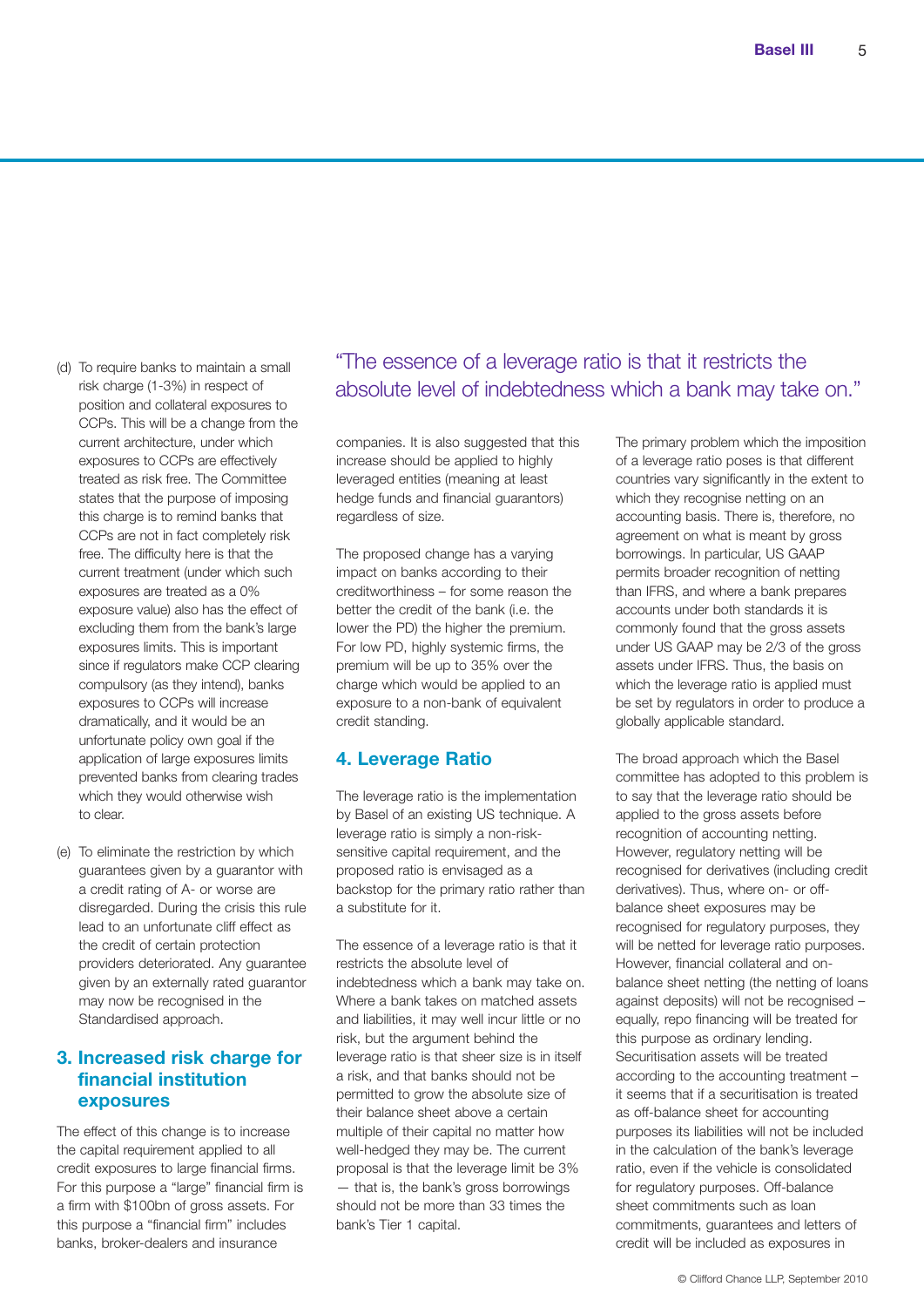accordance with the regulatory "credit conversion factor" treatment – thus, a loan commitment of less than one year would be treated as having 20% of its value, whereas a guarantee would be treated as having 100% of its value. An important exception to this, however, is that unconditionally cancellable commitments, which are treated for risk purposes as risk free, will be included in gross exposures using a 10% haircut.

The leverage ratio will be introduced very gradually. In 2011 regulators will begin a two-year process to develop reporting templates. In 2013 regulators will start monitoring leverage ratio data, and in 2015 banks will be required to publish their leverage ratio. Subject to final adjustments, the leverage ratio will apply to banks as a rule as from 1 January 2018.

# **5. Liquidity Coverage Ratio**

The liquidity coverage ratio is a development of a rule to which most banks are already subject. The essence of this rule is that a bank is required to maintain a pool of highly liquid assets which is sufficient to meet the forecast net cash outflows over a 30-day period.

This can be expressed graphically as set out below:

#### **LCR in a Nutshell**



The reason that the Basel formulation of the LCR rule will have such a significant impact on banks is that, under the existing rules, banks hold enough assets to fund

normal outflows assessed on a behavioural basis by the bank itself. Under the LCR, the regulator imposes on the Bank some interesting assumptions about how fast cash will flow out, and the bank must construct its asset pool accordingly. The overall result for many banks will be to increase by a factor of several times the proportion of its total balance sheet which is required to be held in the form of highly liquid assets. Since highly liquid assets are invariably low-yielding assets, this imposes a significant cost on the relevant bank.

The basic requirement is that the liquidity pool should be capable of meeting the net cash outflow over the period, and it is therefore necessary to consider inflows. Scheduled repayments of loans and payments of interest may be assumed to be received by the bank, and these will reduce the net outflow. However, for this purpose the accord requires the bank to assume that:

- $\blacksquare$  It will be unable to raise any finance from secured funding on nongovernment securities
- $\blacksquare$  It will be unable to draw on any of its backup liquidity lines
- It will be subject to 100% drawing on all of the liquidity lines which it has granted
- $\blacksquare$  It will be unable to issue CP or access the short-term money market
- It will be subject to a 3-notch ratings downgrade, and will therefore be subject to collateral calls

It will therefore be seen that the result of this rule is to mandate a liquidity pool which is considerably worse than worst case.

The LCR asset pool must be a real asset pool, in that it must be a segregated and identifiable pool of assets, controlled by the group treasurer as part of the bank's liquidity management activity and completely unencumbered. This means

that at least some of the high-quality liquid assets held by the bank will be ineligible for inclusion in the LCR ratio.

The question of what counts as highquality liquid assets for this purpose has not yet been entirely settled. Clearly, government securities issued by 0% weighted sovereigns are included, as are cash balances held with central banks, and other government bonds may also be included to the extent that they match net outflows in the relevant currency. However, the decision has also been taken to recognise certain other securities as "Tier 2" assets – quite possibly due to concerns that the impact of the LCR rules may be so significant that in certain jurisdictions there may not be sufficient Tier 1 assets available to meet the requirement. Tier 2 assets consist of

- **n** Government and PSE assets qualifying for a 20% weighting
- High-quality non-financial bonds and covered bonds rated AA- or better for which there is an established, liquid market

Tier 2 assets may make up to 40% of the liquidity pool, and are valued using a 15% haircut.

It may be asked why it was necessary to write these eligibility rules, since most banks in practice will regard the assets in their liquidity pools primarily as collateral which can be used to obtain funding from the relevant central bank, and in consequence tend to regard the question as to whether a particular asset is liquid or not as synonymous with whether it will be accepted by the central bank or not. The problem, however, is that central banks have very different eligibility criteria, and in certain jurisdictions where the criteria are extremely tight it is necessary to be able to give regulators the power to treat noncentral bank eligible securities as capable of being held within the liquidity pool.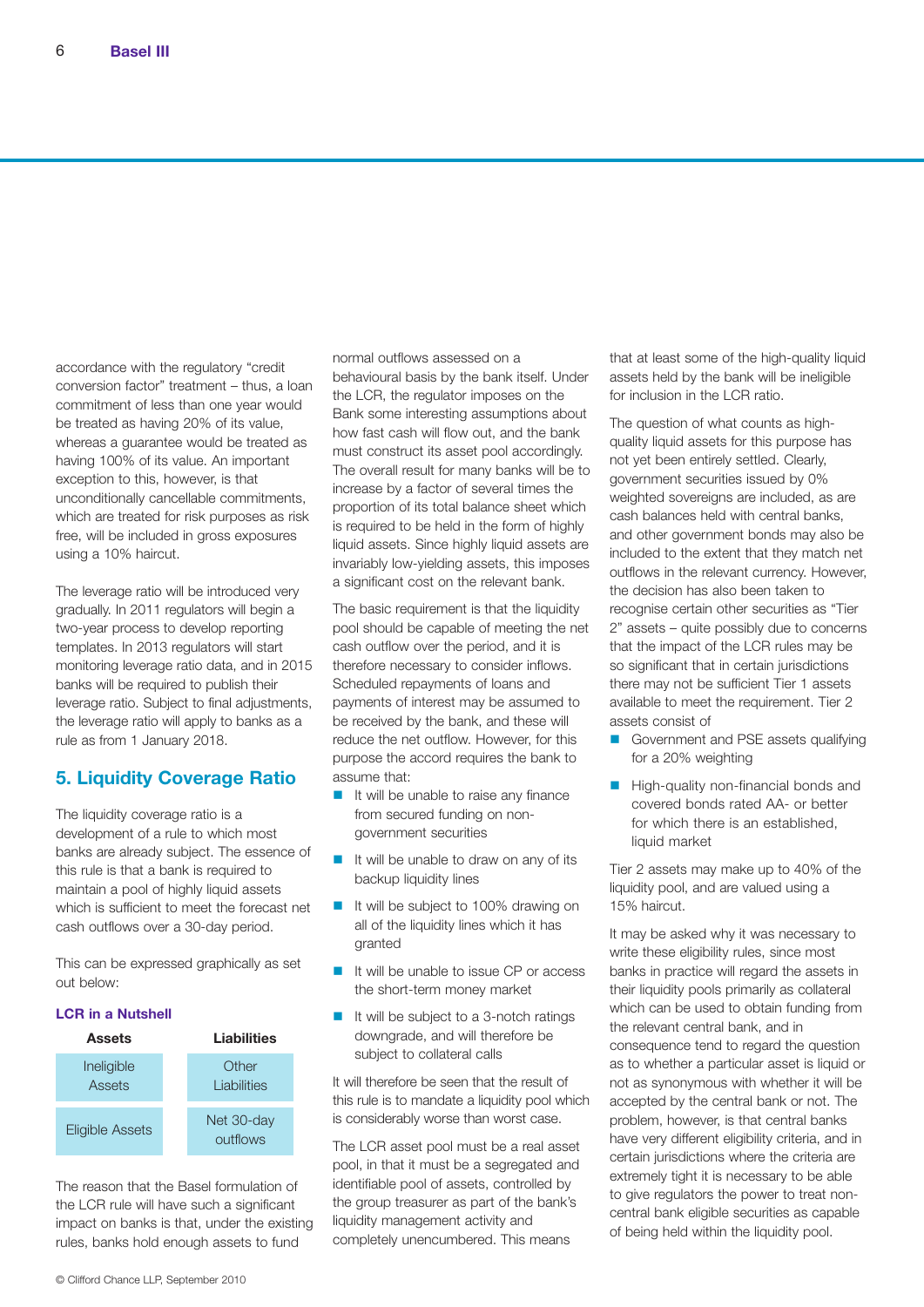The next question is therefore what uses up the liquidity pool. The regulators have provided a set of "liquidity weightings" which are applied to different liability and commitment types, which are intended to reflect how fast the relevant funding will be withdrawn in the event of a crisis. These are summarised below:

#### **Deposits and Funding**

- 5% of "stable" (i.e. insured) retail and SME accounts
- 10% of less stable (high-value or internet) retail and SME accounts
- **Financial institutions** 
	- 25% custody, clearing and settlement balances
	- 100% all other balances
- non-financial corporate and public sector deposits
	- 25% of balances operated for cash management purposes
	- 75% of other non-financial corporate deposits, sovereigns, central banks and PSEs
- n 100% of all other deposits and unsecured funding

#### **Secured Funding**

- 0% for secured funding backed by Tier 1 assets
- 25% for secured funding backed by other assets from sovereigns, central banks & PSEs
- 100% for other secured funding backed by other assets
- Assume outflow of all collateral obligations triggered by downgrade triggers
- Assume that where secured financing is secured on non-Tier 1 collateral, and extra 20% of collateral will be called

#### **Commitments**

- 5% of commitments to retail
- 10% of credit facilities to non-financial corporates, sovereigns, central banks and PSEs
- n 100% of commitments to
	- financial institutions
	- other types of borrowers
	- liquidity facilities to non-financial corporates
- **n** Supervisors have discretion to include
	- Unconditionally cancellable commitments
	- Guarantees and L/Cs

The effect of this can be expressed as a contribution requirement – thus when a bank receives a new deposit of 100 from a retail customer it is obliged to put 5 into the liquidity pool, when it receives a deposit from a corporate it has to put 75% of it into the liquidity pool, and when it receives a deposit from a financial institution it is required to put all of it into the liquidity pool. Likewise, where a bank enters into a commitment to a retail borrower it must on the inception date pay

"The problem, however, is that central banks have very different eligibility criteria, and in certain jurisdictions where the criteria are extremely tight it is necessary to be able to give regulators the power to treat non-central bank eligible securities as capable of being held within the liquidity pool."

10% of the value of that commitment to the liquidity pool, and when it enters into a commitment to a financial borrower it must immediately place 100% of the value of that commitment into the liquidity pool. A more realistic mental model, however, is probably to imagine that the size of the liquidity pool is absolutely fixed. Thus if £100 of liquidity becomes unencumbered (say by a borrower repaying a £00 loan), the result permits the bank to either (a) take in £2,000 of new retail deposits, or (b) accept £133 of new corporate deposits, or (c) grant a £1,000 commitment to a corporate or (d) grant a £100 commitment to a financial institution.

The LCR will be introduced as an observation exercise in 2011, and will be imposed as a rule as from 2015.

# **6. Net Stable Funding Ratio**

The net stable funding ratio is an innovation, in that it seeks to control the extent to which banks rely on short term (sub-1 year) funding as a proportion of their overall funding. In effect, it requires a bank to fund the illiquid portion of its asset book with funding of more than one year residual maturity. The NSFR may be represented as follows:

#### **NSFR in a Nutshell**



As with the LCR, the key to understanding the effect of this rule is to consider the accord's assessment of what constitutes